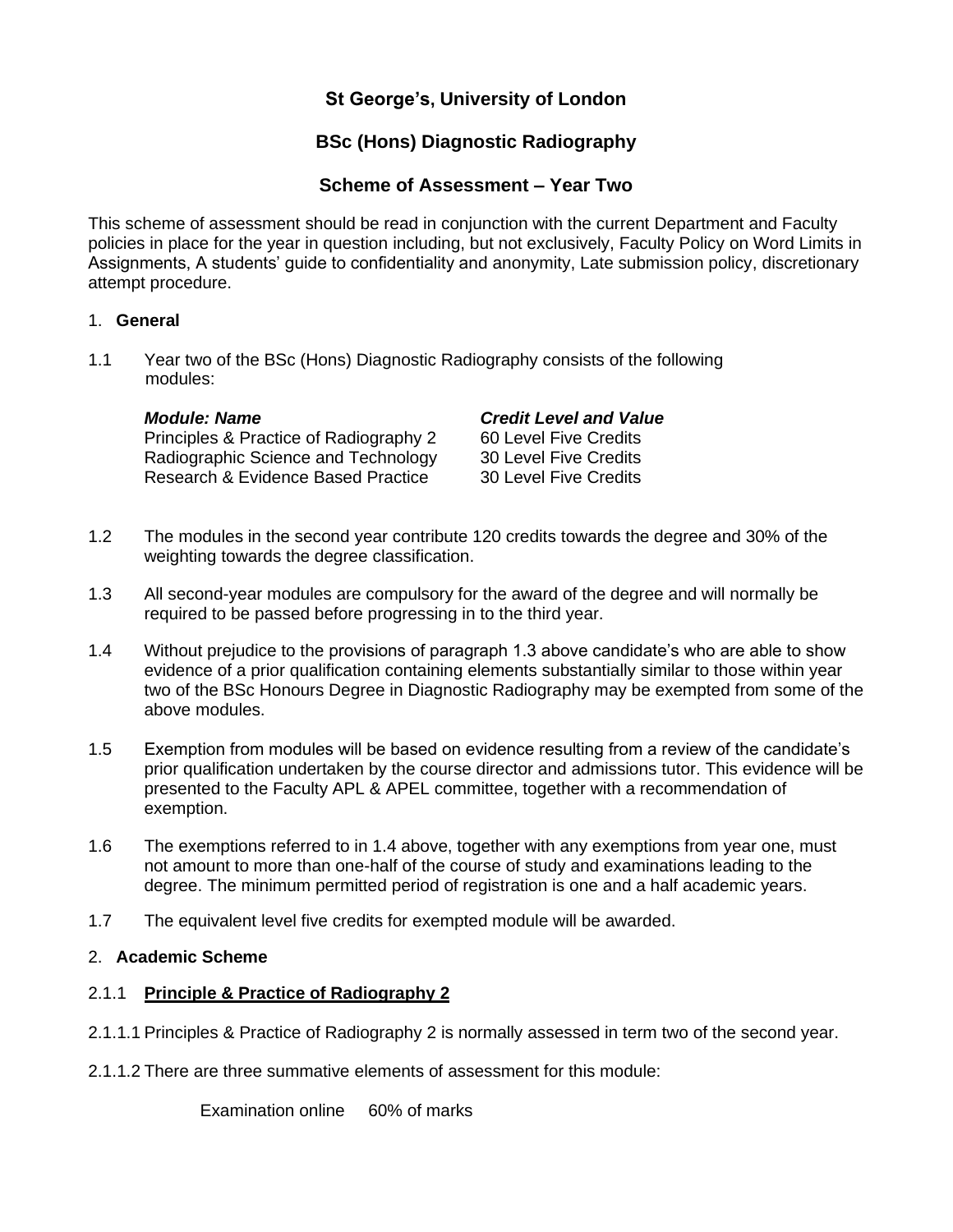OSCE 40% of marks Clinical portfolio Pass/Fail

Each element needs to be passed (in its own right), no compensation between elements is allowed.

- 2.1.2 Examination
- 2.1.2.1 The examination will last two hours and consist of 80 online questions all of which should be attempted.
- 2.1.2.2 The questions will be devised by the course team, in consultation with internal and external examiners.
- 2.1.2.3 The examination will be sat under a candidate number provided for the purpose.
- 2.1.2.4 Each question will be marked automatically online and result in a percentage mark.
- 2.1.2.5 The candidate will be awarded a mark which shall be an integer in the range 0-100, the significance of which shall be as follows:

| <b>First Class</b>        |
|---------------------------|
| <b>Upper Second Class</b> |
| <b>Lower Second Class</b> |
| <b>Third Class</b>        |
| Fail                      |
| <b>Bad Fail</b>           |
|                           |

- 2.1.2.6 Candidates who achieve a mark of  $\geq$  40% for the examination will be deemed to have passed the assessment element.
- 2.1.2.7 Candidates who achieve a mark of < 39% for the examination at the first attempt will be able to re-sit on one occasion by right. Marks for re-sat examinations are normally limited to a maximum of 40%, unless there are extenuating circumstances.
- 2.1.2.8 The percentage mark arrived at for the examination will be multiplied by 0.6 for the purpose of determining its contribution to the final aggregated mark for this module. Marks will be calculated to one decimal place, 0.05 being rounded up.

#### 2.1.3 Objective Structured Clinical Examination [OSCE]

- 2.1.3.1 This will be a multiple station OSCE of no more than 8 stations and last no longer that 40 minutes.
- 2.1.3.2 The stations will be devised by the course team, in consultation with internal and external examiners.
- 2.1.3.3 The OSCE will be marked using an objective pro forma.
- 2.1.3.4 The mark for each station will be added together and a percentage derived.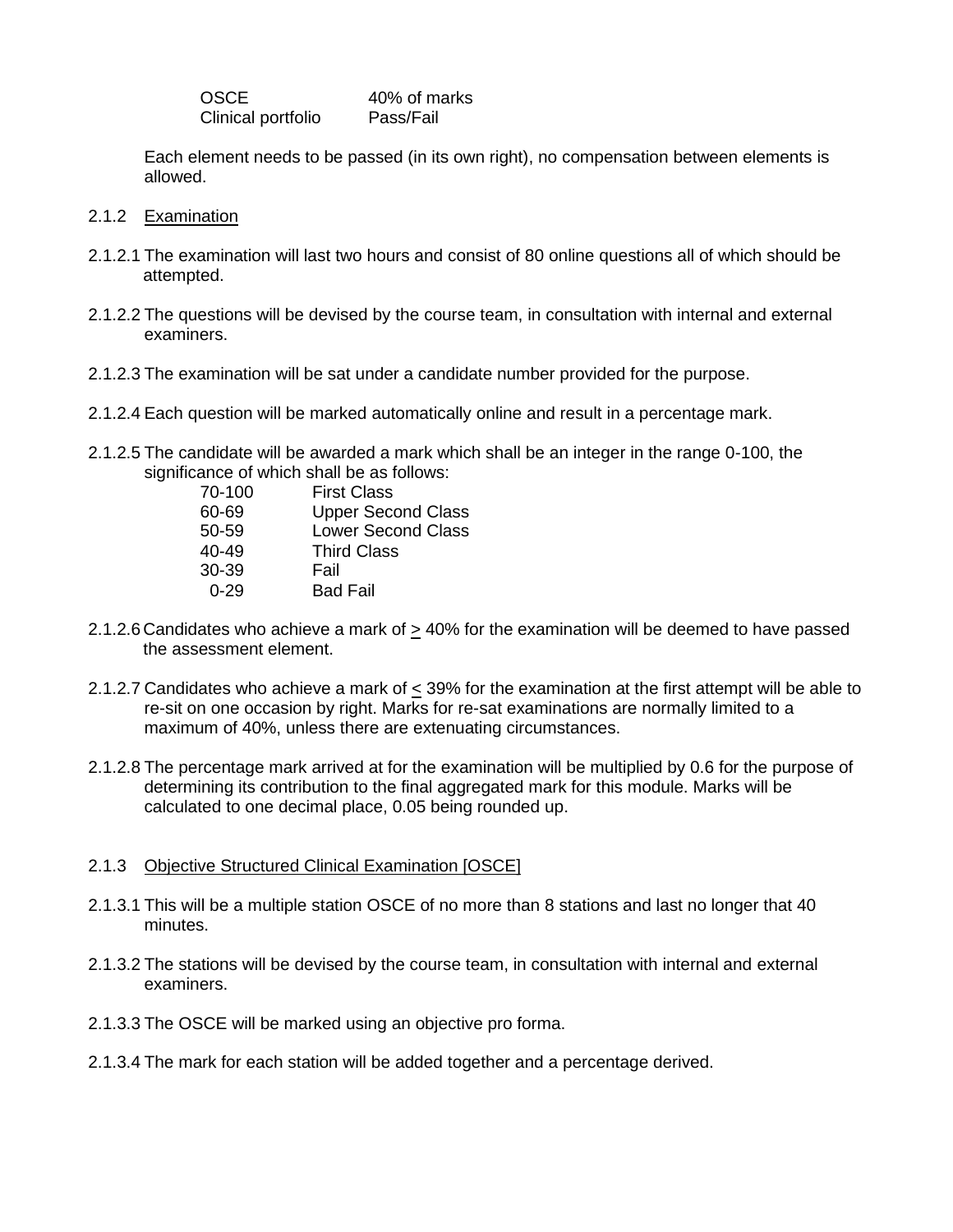- 2.1.3.5 Should dangerous practice be identified in any station the mark for that station will be zero irrespective of the candidate's performance during the rest of the station.
- 2.1.3.6 The candidate will be awarded a mark which shall be an integer in the range 0-100, the significance of which shall be as follows:

| 70-100    | <b>First Class</b>        |
|-----------|---------------------------|
| 60-69     | <b>Upper Second Class</b> |
| 50-59     | <b>Lower Second Class</b> |
| $40 - 49$ | <b>Third Class</b>        |
| 30-39     | Fail                      |
| በ-29      | <b>Bad Fail</b>           |

- 2.1.3.7 Candidates who achieve a mark of  $\geq$  40% for the OSCE will be deemed to have passed the assessment element.
- 2.1.3.8 Candidates who achieve a mark of  $\leq$  39% for the examination at the first attempt will be able to re-sit on one occasion by right. Marks for re-sat examinations are normally limited to a maximum of 40%, unless there are extenuating circumstances.
- 2.1.3.9 The percentage mark arrived at for the examination will be multiplied by 0.4 for the purpose of determining its contribution to the final aggregated mark for this module. Marks will be calculated to one decimal place, 0.05 being rounded up.
- 2.1.4 Clinical portfolio
- 2.1.4.1 The Clinical Portfolio is a Pass/Fail element and depends on the student's fulfilment of the learning outcomes. All of the components that constitute passing the clinical portfolio are outlined in the Clinical Competence and Practice module, however continued assessments of student achievement and attendance will be undertaken during this module.
- 2.1.4.2The assessed element of the portfolio will be decided by the module team, in consultation with the internal and external examiners and included in the module information provided to the student at the beginning of the module.
- 2.1.4.3The assessed elements will include but not limited to: clinical attendance, e learning for health components and clinical competencies from a specified list provided in advance and included in the module guide.
- 2.1.4.4 A minimum attendance for the term of 90% physical attendance on clinical placement will be required to meet the attendance requirement as measured by the electronic portfolio system.
- 2.1.4.5 If the portfolio is deemed not to have met the pass criteria the candidate will be required to complete the outstanding elements, this may require an additional period of clinical experience or other equivalent activity, the length of which will be determined by the Chair of the Board of examiners or their nominee. The time scale will be stipulated to enable completion prior to the re-sit board to allow progression into the next year.
- 2.1.5 Passing the Module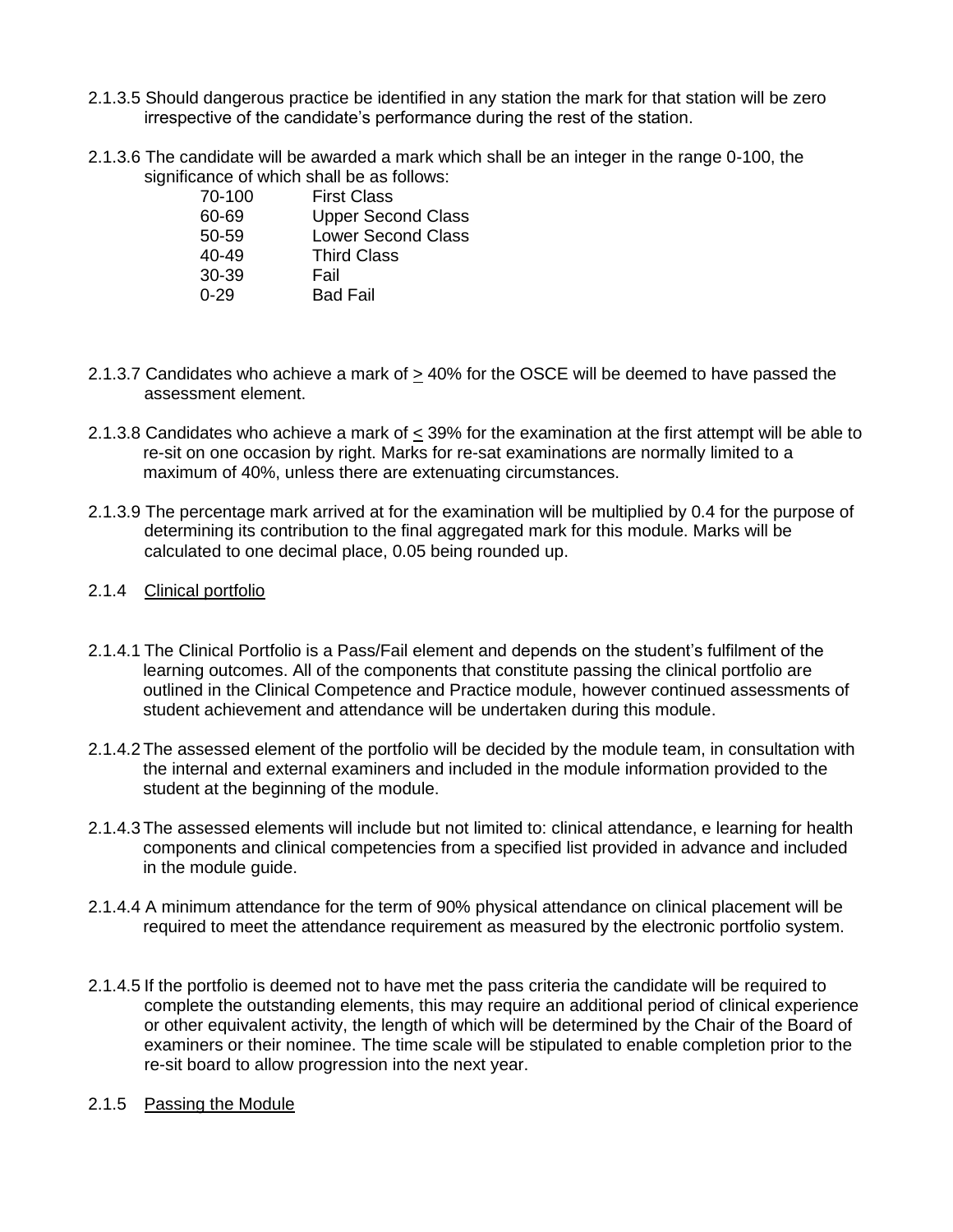2.1.5.1 The aggregated module mark will be arrived at by the addition of the marks awarded for the two elements as described in paragraphs 2.1.2.8 and 2.1.3.9 above, and these must be passed individually. This mark will be a percentage mark in the range 0-100, the significance of which shall be as follows:

| 70-100    | <b>First Class</b>        |
|-----------|---------------------------|
| 60-69     | <b>Upper Second Class</b> |
| 50-59     | <b>Lower Second Class</b> |
| $40 - 49$ | <b>Third Class</b>        |
| 30-39     | Fail                      |
| በ-29      | <b>Bad Fail</b>           |

Marks will be calculated to the nearest whole number with 0.5 being rounded up. In addition the portfolio must be of pass standard.

- 2.1.5.2 Candidates who achieve an aggregated module mark of  $\geq$  40%, has no elements with a mark < 40% and have a portfolio of pass standard will be deemed to have passed the module.
- 2.1.5.3 Candidates who achieve a total module mark of > 40% at the first attempt but have an element of < 39% or failed the clinical portfolio will be required and able to re-sit the failed element(s) on one occasion by right.
- 2.1.5.4When one or more elements have been re-sat/re-submitted then the element mark is normally limited to a maximum of 40% unless there are extenuating circumstances.
- 2.1.5.5 All forms of reassessment shall normally be undertaken in August/September. Failure at reassessment will normally lead to termination of a student's registration.
- 2.1.5.6 Notwithstanding the terms of paragraph 2.1.5.5 above, a Discretionary Panel appointed by the Senate shall have the discretion, where special circumstances are adduced, to allow a candidate a third and final attempt at any module or part thereof. Any second reassessment would be undertaken on the next occasion the assessment is held. Notwithstanding the terms of paragraph 2.5.5 above, the Board of Examiners shall have the discretion, where special circumstances are adduced, to allow a candidate to recommence the year of study at the end of which the failure occurred.
- 2.1.5.7The percentage mark awarded will be multiplied by 60 (the number of credits) and this mark will be used in the calculation of the year two contribution to the classification of the candidate's degree (see 5.1 below).

#### 2.2 **Radiographic Science & Technology**

- 2.2.1.1 Radiographic Science and Technology is assessed by examination in term two of the second year and by online assessment in term one of year two.
- 2.2.1.2 There are two elements of assessment for this module:

| Examination       | 90% of marks |
|-------------------|--------------|
| Online assessment | 10% of marks |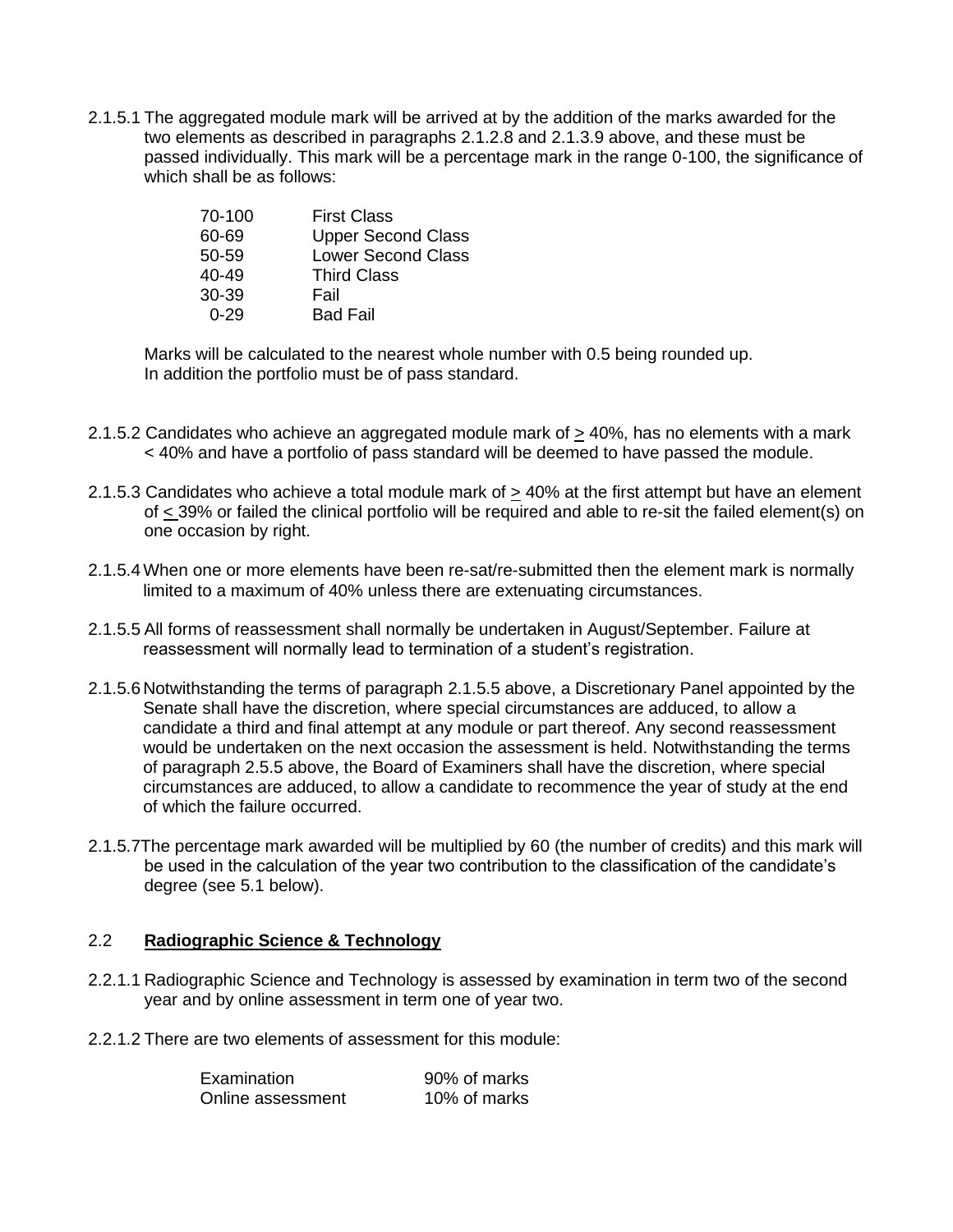Each element needs to be passed (in its own right), no compensation between elements is allowed

- 2.2.2 Examination
- 2.2.2.1 The examination will last two hours and consist of 6 questions of which 4 should be attempted.
- 2.2.2.2 The questions will be devised by the course team, in consultation with internal and external examiners.
- 2.2.2.3 The examination will be sat under a candidate number provided for the purpose.
- 2.2.2.4 Each question will be marked out of twenty-five and the marks for each question summed to give a number between 0-100.
- 2.2.2.5 The examination will be marked in detail by one examiner and moderated by a second examiner who will review all work. The two examiners will agree an overall mark. If, for any reason, agreement cannot be reached the Chair of the Board, or their nominee, shall decide how the overall mark is determined.
- 2.2.2.6 The candidate will be awarded a mark which shall be an integer in the range 0-100, the significance of which shall be as follows:

| 70-100    | First Class               |
|-----------|---------------------------|
| 60-69     | <b>Upper Second Class</b> |
| 50-59     | <b>Lower Second Class</b> |
| $40 - 49$ | <b>Third Class</b>        |
| 30-39     | Fail                      |
| $0 - 29$  | <b>Bad Fail</b>           |
|           |                           |

- 2.2.2.7 Candidates who achieve a mark of  $\geq$  40% for the examination will be deemed to have passed the assessment element.
- 2.2.2.8 Candidates who achieve a mark of  $\leq$  39% for the examination at the first attempt will be able to re-sit on one occasion by right.
- 2.2.2.9 The percentage mark arrived at for the examination will be multiplied by 0.9 for the purpose of determining its contribution to the final aggregated mark for this module. Marks will be calculated to one decimal place, 0.05 being rounded up.
- 2.2.3 Online assessments
- 2.2.3.1 The number and duration of each online assessments, including the number of questions for each, will be determined by the module team in consultation with internal and external examiners and the details published in the module guide.
- 2.2.3.2 Each assessment will be available for a restricted period of time for completion on only one occasion by each candidate, each candidate will sit each assessment in their own time and receive feedback immediately.
- 2.2.3.3 Each assessment will be marked automatically online and result in a percentage mark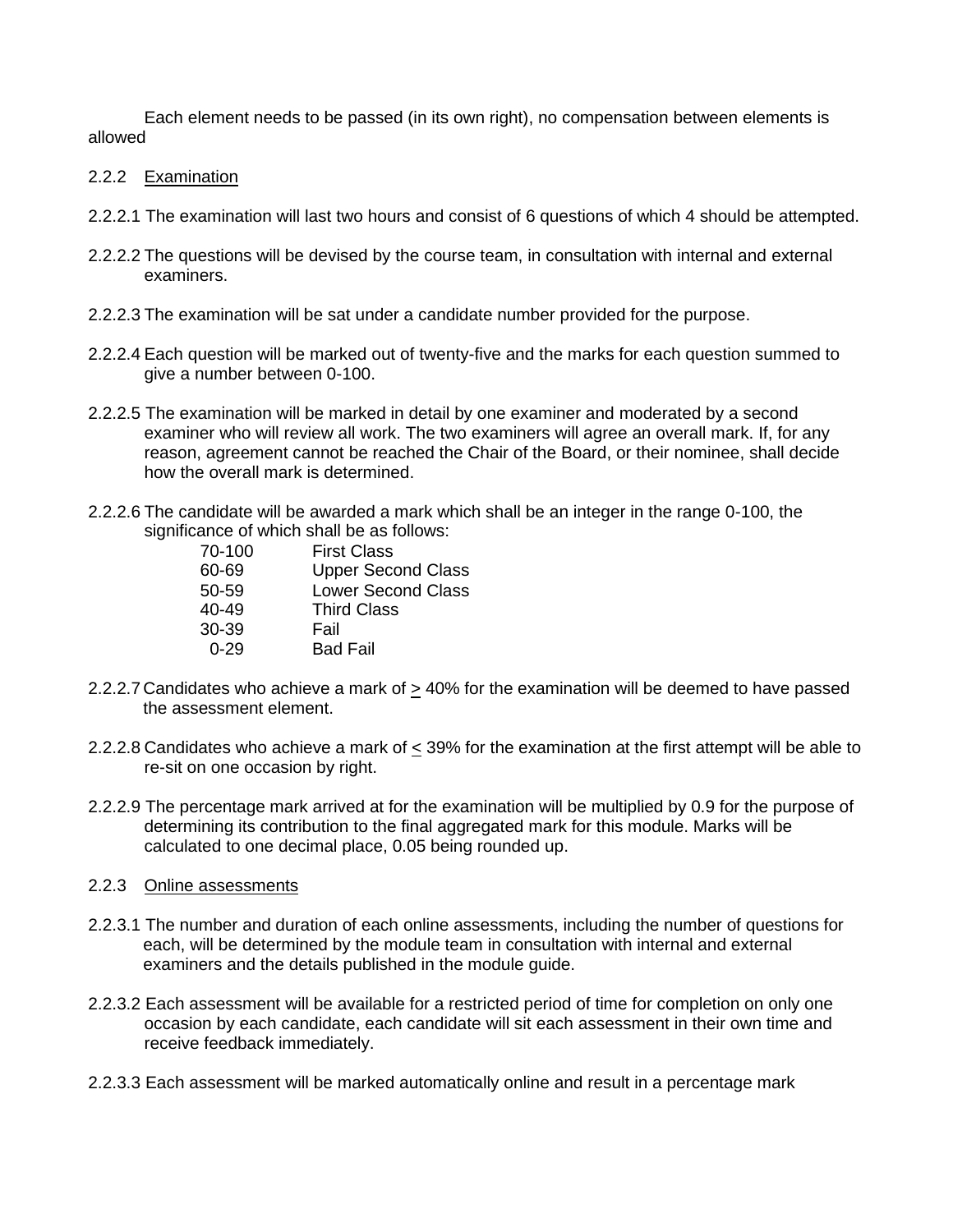- 2.2.3.4 The percentage mark for each assessment will be summed and used to produce an averaged mark across all assessments, this is the mark that will be used to provide an overall assessment mark for this element
- 2.2.3.5. The candidate will be awarded a mark which shall be an integer in the range 0-100, the significance of which shall be as follows:

| 70-100    | <b>First Class</b>        |
|-----------|---------------------------|
| 60-69     | <b>Upper Second Class</b> |
| 50-59     | <b>Lower Second Class</b> |
| $40 - 49$ | <b>Third Class</b>        |
| 30-39     | Fail                      |
| 0-29      | <b>Bad Fail</b>           |

- 2.2.3.6 Candidates who achieve an overall assessment mark of > 40% for the online assessment element will be deemed to have passed the assessment element.
- 2.2.3.7 Candidates who achieve an overall assessment mark of < 39% for the online assessment element at the first attempt will be able to re-sit the failed online assessments on one occasion by right. The marks for the re-sat online assessments are normally limited to a maximum of 40%, unless there are extenuating circumstances.
- 2.2.3.8The percentage mark arrived at for the online assessment element will be multiplied by 0.1 for the purpose of determining its contribution to the final aggregated mark for this module. Marks will be calculated to one decimal place, 0.05 being rounded up.

#### 2.2.4 Passing the Module

2.2.4.1 The aggregated module mark will be arrived at by the addition of the marks awarded for the two elements as described in paragraphs 2.2.2.9 and 2.2.3.8 above. This mark will be a percentage mark in the range 0-100, the significance of which shall be as follows:

| 70-100    | <b>First Class</b>        |
|-----------|---------------------------|
| 60-69     | <b>Upper Second Class</b> |
| 50-59     | <b>Lower Second Class</b> |
| $40 - 49$ | <b>Third Class</b>        |
| $30-39$   | Fail                      |
| 0-29      | <b>Bad Fail</b>           |

Marks will be calculated to the nearest whole number.

- 2.2.4.2 Candidates who achieve an aggregated mark of  $\geq$  40% for the assessments will be deemed to have passed the module.
- 2.2.4.3 Candidates who achieve an aggregated module mark of < 39% at the first attempt will be able to re-submit/re-sit the failed element(s) one occasion by right.
- 2.2.4.4When the examination has been re-sat then the module mark is normally limited to a maximum of 40%, unless there are extenuating circumstances.
- 2.2.4.5 All forms of reassessment shall normally be undertaken in August/September. Failure at reassessment will normally lead to termination of a student's registration.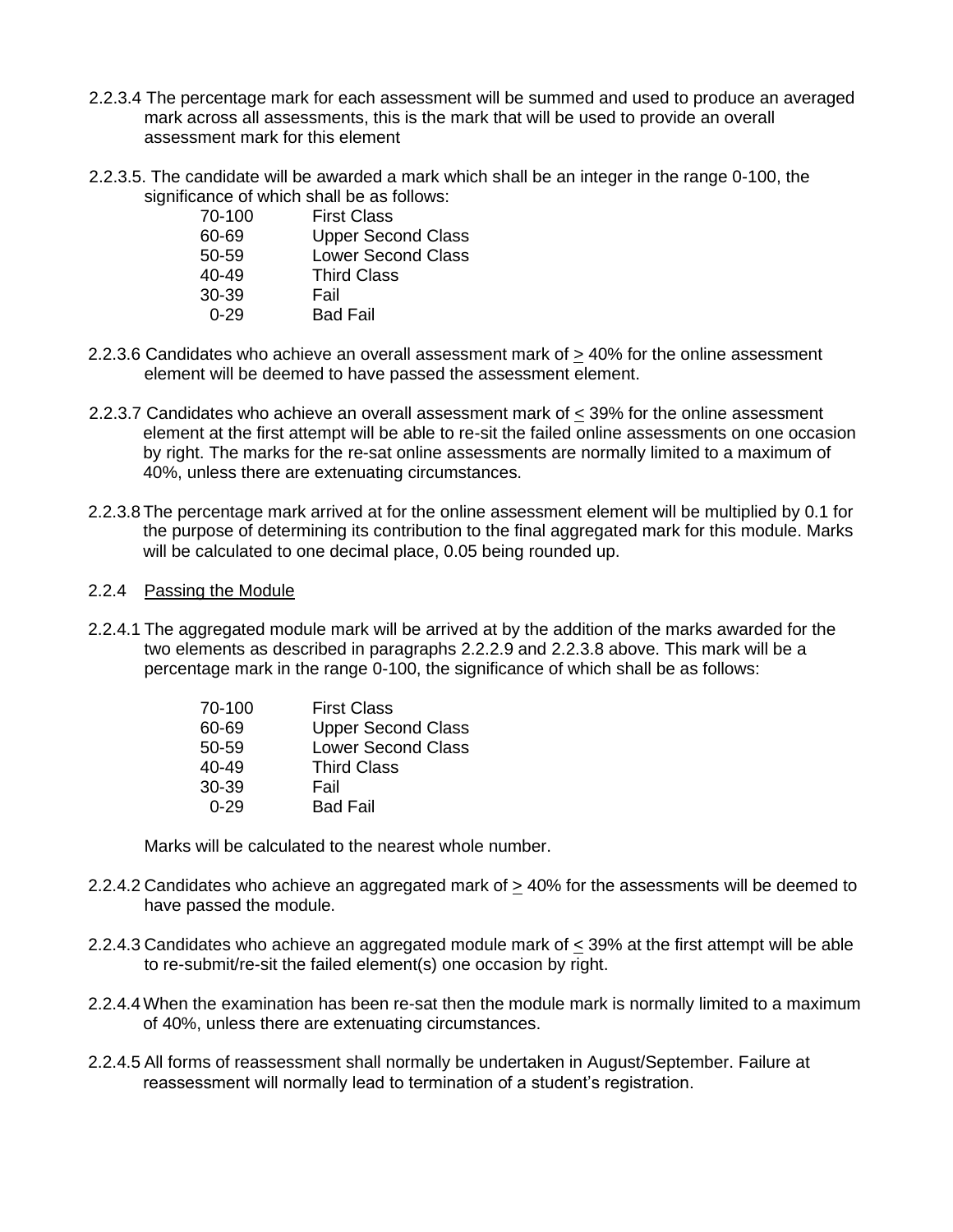- 2.2.4.6 Notwithstanding the terms of paragraph 2.2.4.5 above, a Discretionary Panel appointed by the Senate shall have the discretion, where special circumstances are adduced, to allow a candidate a third and final attempt at any module or part thereof. Any second reassessment would be undertaken on the next occasion the assessment is held. Notwithstanding the terms of paragraph 2.2.4.5 above, the Board of Examiners shall have the discretion, where special circumstances are adduced, to allow a candidate to recommence the year of study at the end of which the failure occurred.
- 2.2.4.7 The percentage mark awarded will be multiplied by 30 (the number of credits) and this mark will be used in the calculation of the year two contribution to the classification of the candidate's degree (see 5.1 below).

### 2.3 **Research & Evidence Based Practice**

- 2.3.1.1 Research & Evidence based practice is assessed by coursework in term two of the second year and by online assessment throughout terms one and two of year two.
- 2.3.1.2 There are two elements of assessment for this module:

| Research Proposal (2000 words) | 80% of marks |
|--------------------------------|--------------|
| Workshop Assessment (online)   | 20% of marks |

Each element needs to be passed (in its own right), no compensation between elements is allowed

- 2.3.2 Research proposal
- 2.3.2.1 A pro forma will be provided for the completion of this assessment.
- 2.3.2.2 The guidance for its completion will be included in the module guide.
- 2.3.2.3 The research proposal will be submitted anonymously using a number that will be supplied for the purpose.
- 2.3.2.4 The research proposal will be marked in detail by one examiner and moderated by a second examiner who will review all work. The two examiners will agree an overall mark. If, for any reason, agreement cannot be reached the Chair of the Board, or their nominee, shall decide how the overall mark is determined.
- 2.3.2.5 The candidate will be awarded a mark which shall be an integer in the range 0-100, the significance of which shall be as follows:

| 70-100 | <b>First Class</b>        |
|--------|---------------------------|
| 60-69  | <b>Upper Second Class</b> |
| 50-59  | <b>Lower Second Class</b> |
| 40-49  | <b>Third Class</b>        |
| 30-39  | Fail                      |
| በ-29   | <b>Bad Fail</b>           |

2.3.2.6 Candidates who achieve a mark of > 40% for the assessment will be deemed to have passed the assessment element.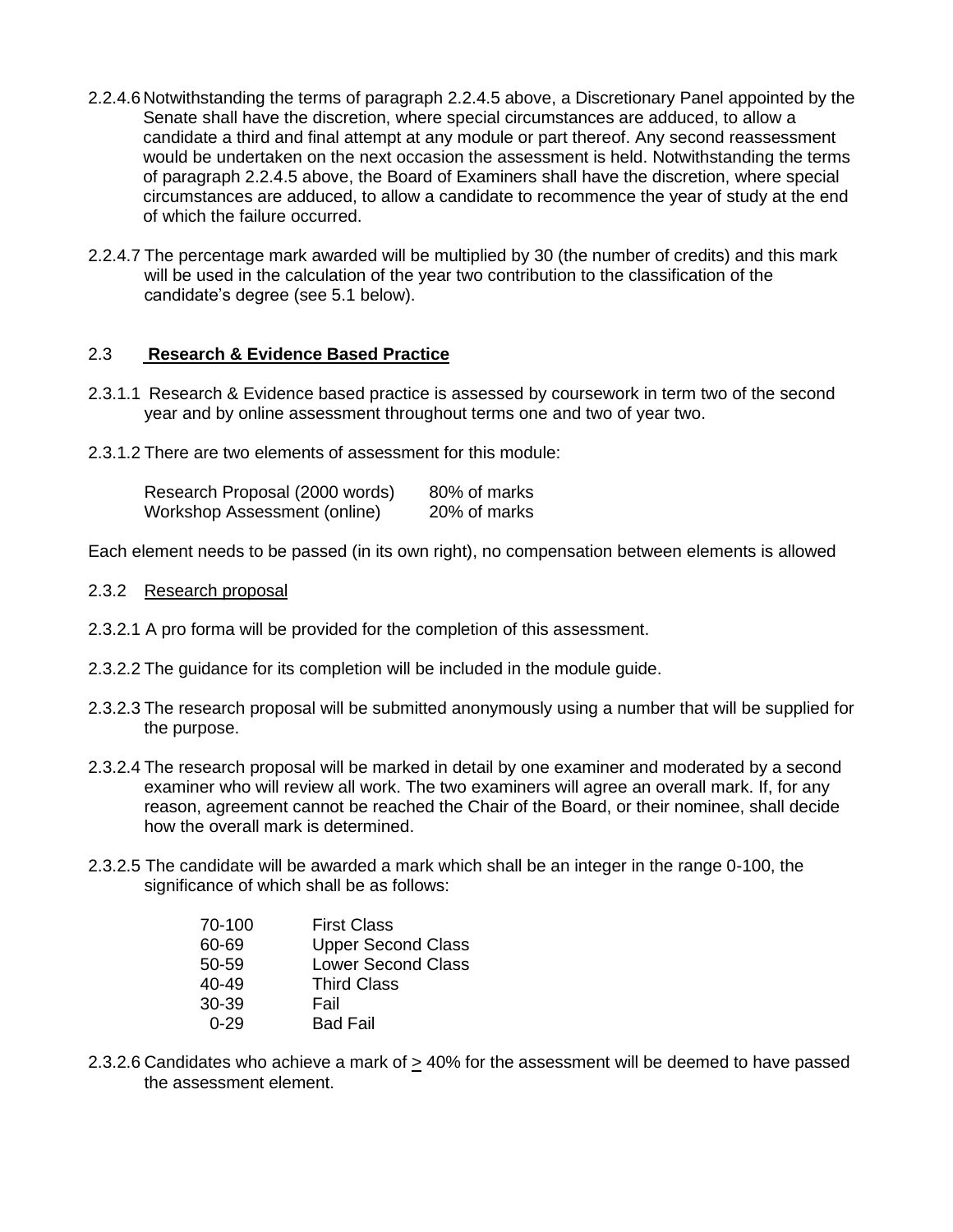- 2.3.2.7 Candidates who achieve a mark of  $\leq$  39% for the examination at the first attempt will be able to re-sit on one occasion by right.
- 2.3.2.8 The percentage mark arrived at for the research proposal will be multiplied by 0.8 for the purpose of determining its contribution to the final aggregated mark for this module. Marks will be calculated to one decimal place, 0.05 being rounded up.

### 2.3.3 Online workshop assessments

- 2.3.3.1 The number and duration of each online workshop assessments, including the number of questions for each, will be determined by the module team in consultation with internal and external examiners and the details published in the module guide.
- 2.3.3.2 Each assessment will be available for a restricted period of time for completion on only one occasion by each candidate, each candidate will sit each workshop assessment in their own time and receive feedback immediately.
- 2.3.3.3 Each workshop assessment will be marked automatically online and result in a percentage mark.
- 2.3.3.4 The percentage mark for each workshop assessments will be summed and used to produce an averaged mark across all workshop assessments, this is the mark that will be used to provide an overall assessment mark for this element
- 2.3.3.5 The candidate will be awarded a mark which shall be an integer in the range 0-100, the significance of which shall be as follows:

| 70-100    | <b>First Class</b>        |
|-----------|---------------------------|
| 60-69     | <b>Upper Second Class</b> |
| 50-59     | <b>Lower Second Class</b> |
| $40 - 49$ | <b>Third Class</b>        |
| $30-39$   | Fail                      |
| በ-29      | <b>Bad Fail</b>           |

- 2.3.3.6 Candidates who achieve an overall assessment mark of > 40% for the workshop assessments will be deemed to have passed the assessment element.
- 2.3.3.7 Candidates who achieve an overall assessment mark of < 39% for the workshop assessment element at the first attempt will be able to re-sit the failed workshop assessments on one occasion by right. The marks for the re-sat workshop assessments are normally limited to a maximum of 40%, unless there are extenuating circumstances.
- 2.3.3.8 The percentage mark arrived at for the workshop assessment will be multiplied by 0.2 for the purpose of determining its contribution to the final aggregated mark for this module. Marks will be calculated to one decimal place, 0.05 being rounded up.
- 2.3.4 Passing the Module

.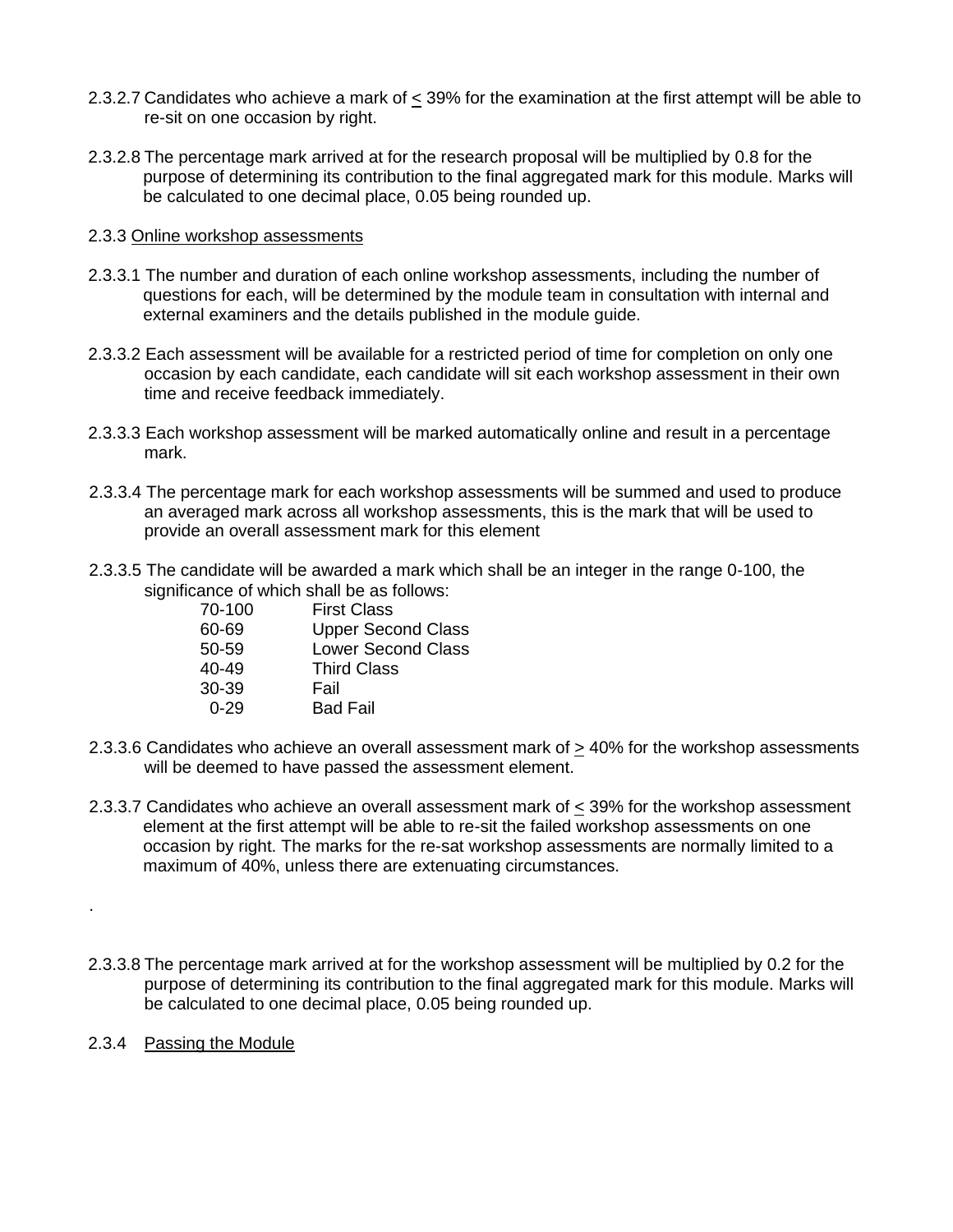2.3.4.1 The aggregated module mark will be arrived at by the addition of the marks awarded for the two elements as described in paragraphs 2.3.2.8 and 2.3.3.8 above. This mark will be a percentage mark in the range 0-100, the significance of which shall be as follows:

| 70-100    | <b>First Class</b>        |
|-----------|---------------------------|
| 60-69     | <b>Upper Second Class</b> |
| 50-59     | <b>Lower Second Class</b> |
| $40 - 49$ | <b>Third Class</b>        |
| 30-39     | Fail                      |
| በ-29      | <b>Bad Fail</b>           |

Marks will be calculated to the nearest whole number.

- 2.3.4.2 Candidates who achieve an aggregated mark of > 40% for the assessments will be deemed to have passed the module.
- 2.3.4.3 Candidates who achieve an aggregated module mark of < 39% at the first attempt will be able to re-submit/re-sit the failed element(s) on one occasion by right.
- 2.3.4.4When the examination has been re-sat then the module mark is normally limited to a maximum of 40%, unless there are extenuating circumstances.
- 2.3.4.5 All forms of reassessment shall normally be undertaken in August/September. Failure at reassessment will normally lead to termination of a student's registration.
- 2.3.4.6 Notwithstanding the terms of paragraph 2.3.4.5 above, a Discretionary Panel appointed by the Senate shall have the discretion, where special circumstances are adduced, to allow a candidate a third and final attempt at any module or part thereof. Any second reassessment would be undertaken on the next occasion the assessment is held. Notwithstanding the terms of paragraph 2.3.4.5 above, the Board of Examiners shall have the discretion, where special circumstances are adduced, to allow a candidate to recommence the year of study at the end of which the failure occurred.
- 2.3.4.7. The percentage mark awarded will be multiplied by 30 (the number of credits) and this mark will be used in the calculation of the year two contribution to the classification of the candidate's degree (see 5.1 below).

## **3 Progression to Year Three**

- 3.1 All modules should normally be passed in order to progress into year three of the programme.
- 3.2 Under exceptional circumstances, and with the agreement of the Discretionary panel, a candidate may enter the third year of the programme without successfully completing the coursework assessment (not examination or clinical) of not more than one year two module.
- 3.3 This progression would be conditional on the successful completion of the outstanding element(s).
- 3.4 The submission date for any outstanding course work assessment will be decided by the Board of Examiners or their nominee.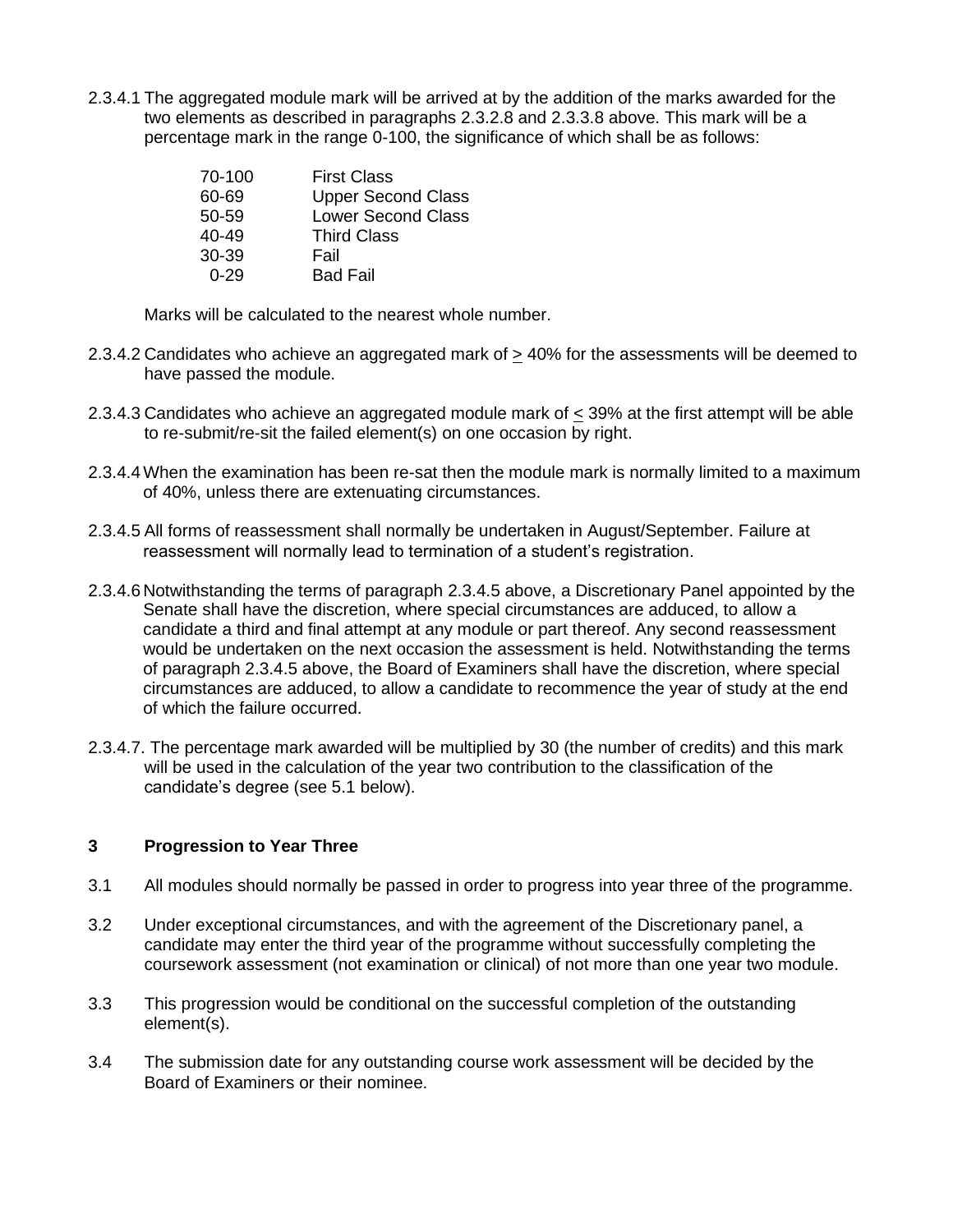- 3.5 Where the candidate has the coursework of more than one module outstanding, or any examination, then they will normally be prevented from progressing until they successfully complete all the outstanding elements of assessment.
- 3.6 Where these elements are awaiting a second re-assessment the candidate will be required to re-enter the programme the following academic year.

## **4 Candidates recommencing the year of study**

- 4.1 When a year of study is recommenced any marks previously achieved by the candidate (including any marks at or above the pass mark) for that year will normally be disregarded.
- 4.2 All module assessments for the year will be attempted as if for the first time.
- 4.3 During the recommenced year the candidate will be in attendance.
- 4.4 When the candidate has recommenced the year on the recommendation of the Board of Examiners the scheme of work for the year will apply to the candidate as if they were attempting the year for the first time, including the right to a "second sit" when permitted in the scheme.
- 4.5 When the candidate has recommenced the year contrary to the recommendations of the Board of Examiners only one attempt at the assessments is allowed and in this case, it is in effect a discressionary third sit of the year while in attendance.
- 4.6 Any failure at reassessment will normally lead to termination of a student's registration.

#### **5 Contribution of Year Two to the Degree Classification**

5.1 The figures referred to in sections 2.1.5.7, 2.2.4.7 and 2.3.4.7 will be added together and divided by 120 (the number of credits) and multiplied by 0.3 for the purpose of determining year two's contribution to the final degree classification. Marks will be calculated to one decimal place, 0.05 being rounded up, to produce a number between 0-30.

## **6 Contribution of Year Two to the Degree Classification (module exemptions)**

- 6.1 Because year two modules contribute to the degree classification an adjustment of the formula for the contribution of year two needs to be made. If the candidate has been exempted for any year two modules the procedure described in paragraph 5.1 above will be adjusted in the following manner.
- 6.2 Total the credits for the modules studied (excluding the exempted modules) as described in paragraph 1.1 above.
- 6.3 Total the figures referred to in sections 2.1.5.7, 2.2.4.7 and 2.3.4.7 for the modules studied (excluding the exempted modules)
- 6.4 Divide the total described in paragraph 6.3 above by the figure described in paragraph 6.2.